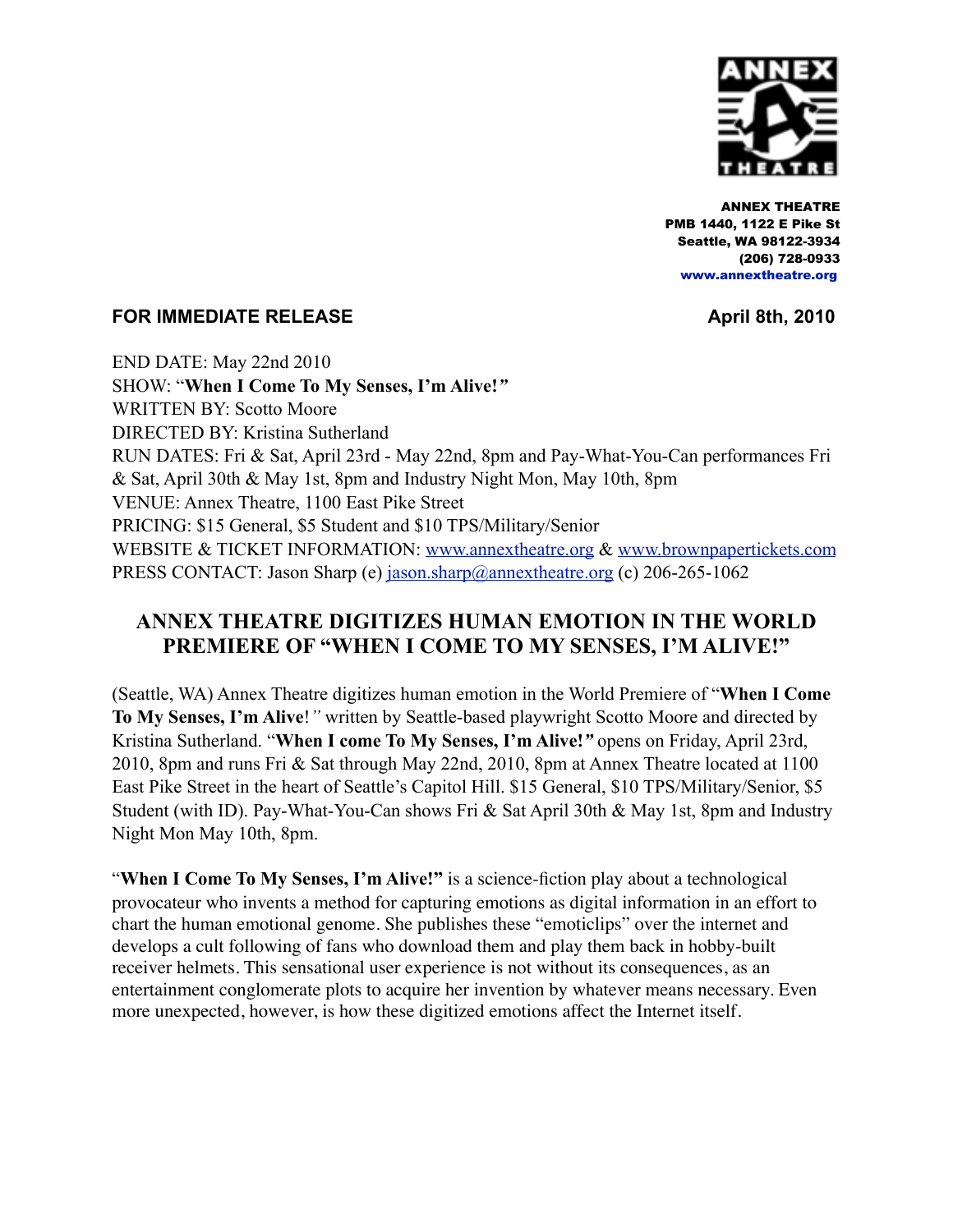

 ANNEX THEATRE PMB 1440, 1122 E Pike St Seattle, WA 98122-3934 (206) 728-0933  [www.annextheatre.org](http://www.annextheatre.org)

## **FOR IMMEDIATE RELEASE April 8th, 2010**

**PLAYWRIGHT***:* **Scotto Moore** wrote and directed the hit science-fiction play *interlace [falling star]* for Annex Theatre. Scotto adapted and directed the late night *Principia Discordia LIVE!*  He is also the creator of the cult favorite web series, *CHERUB - The Vampire With Bunny Slippers,* which ran for 25 episodes. "**When I Come To My Senses, I'm Alive"!** is the third collaboration between Scotto Moore and Kristina Sutherland on a new theatrical work.

**DIRECTOR: Kristina Sutherland** is a playwright, director, actor and teaching artist based in Seattle. Kristina is ACT's Director of Education and the co-founder and Artistic Director of Macha Monkey Productions, a nonprofit dedicated to creating fearless, funny, female theatre since 2001. Her directing credits include Macha Monkey's productions of *Kid Simple, a radio play in the flesh* by Jordan Harrison, *The Cowgirl Play* by Prewitt and Sutherland and *Melancholy Play* by Sarah Ruhl.

## *"***WHEN I COME TO MY SENSES, I'M ALIVE!" Cast:**

**Katie Beudert LaChrista Borgers Daniel Christensen Curtis Eastwood Jade Justad Jesse Keeter Jen Pratt**

**ABOUT ANNEX THEATRE:** Annex Theatre Company is dedicated to creating bold new work in an environment of improbability, resourcefulness and risk.

In addition to new plays, Annex produces radical reinterpretations of classic scripts, ensemblegenerated performances, and non-linear wild-ass spectacles, as well as our monthly late-night variety show *Spin the Bottle*, now entering its 12th year. Annex Theatre's Artistic Director is Bret Fetzer.